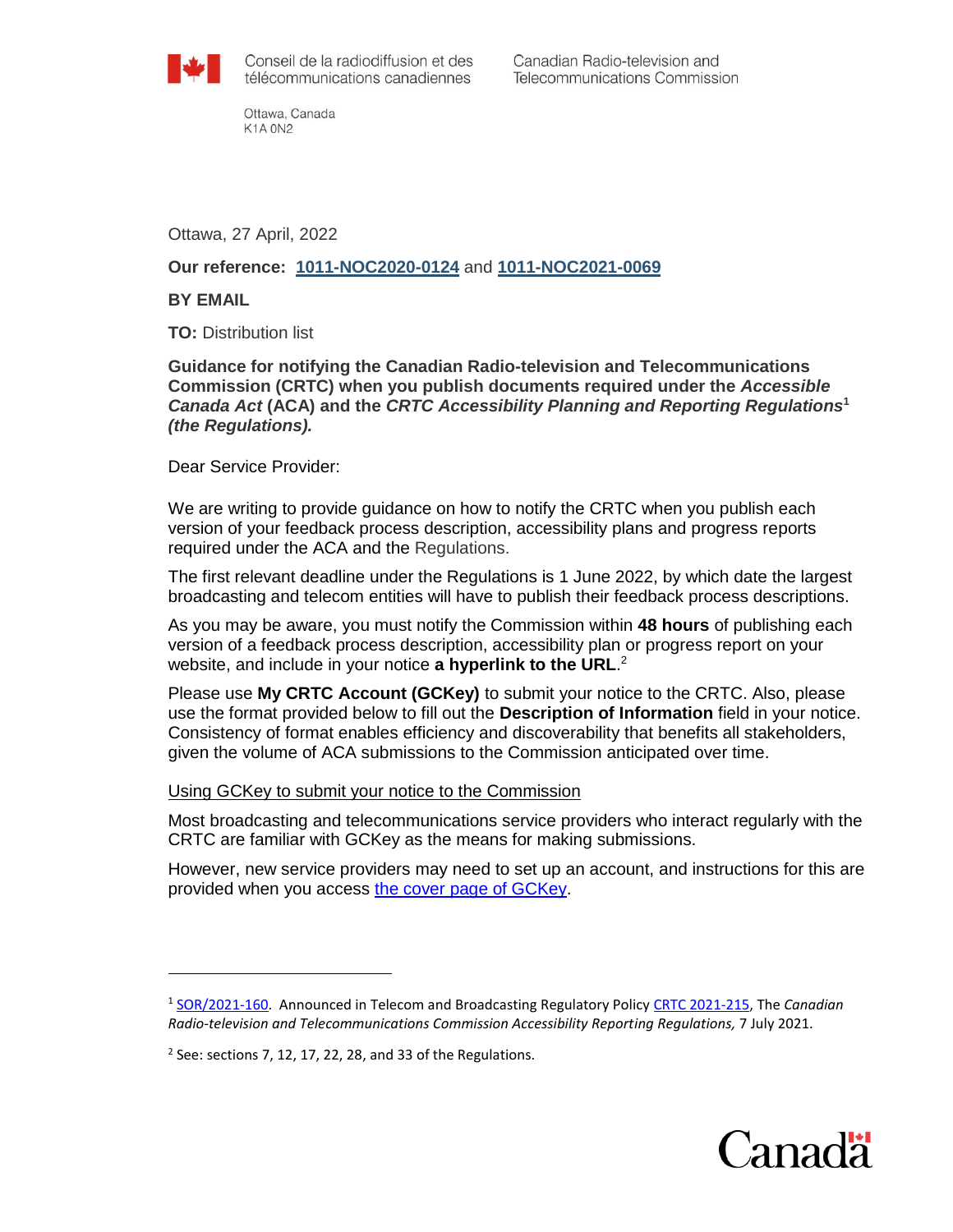Click [here](https://crtc.gc.ca/eng/forms/form_index.htm?_ga=2.130824143.1759291849.1644935661-124826477.1626780943) to access the cover page (**Forms and My CRTC Account**). Click on the **Broadcasting Cover Page** or **Telecom Cover Page** as applicable, log in to your GCKey account, and enter the relevant information for your organization (name, address, etc.) as necessary.

## Format for description of information

You must then select the **relevant type of submission** from the menu provided. In this instance, you should be selecting **Other document(s).**

In the **Submission** screen that follows, use the **Description of Information Submitted: (required)** field to enter your information in the below format.

| ACA <document<br>Name&gt;</document<br> | $\vert$ <entity name=""> <math>\vert</math> <date></date></entity> | Version $\lt\#$   Amended $\lt\#$ , | Date> |
|-----------------------------------------|--------------------------------------------------------------------|-------------------------------------|-------|
|                                         |                                                                    |                                     |       |

#### *Legend*:

- 1. **ACA <document name>** would be one of the following as appropriate to your notice:
	- ACA, Feedback process description,
	- ACA, Initial accessibility plan,
	- ACA, First progress report,
	- ACA, Second progress report, or
	- ACA, Updated accessibility plan.
- 2. **<Entity Name>** is the name of your organization. Please include the legal name of the entity and, if different, the business or brand name used to market services to the public. In this instance, the format would be <Legal Name (Brand Name)>.
- 3. **<Date>** is the due date (deadline) of the plan or report as established by the Regulations. The format for the date should be YYYY-MM-DD.
- 4. **Version <#>** is the version of the plan or report starting with "1." Increment as necessary (2, 3, 4, etc.) for subsequent versions.
- 5. **Amended <#, Date>** is an optional field for future use in specific circumstances when the Commission requests amendment of a specific version of a plan or report. Use "1" to identify the first amendment and increment as necessary (2, 3, 4, etc.) for subsequent amendments. The format for the date should be YYYY-MM-DD.